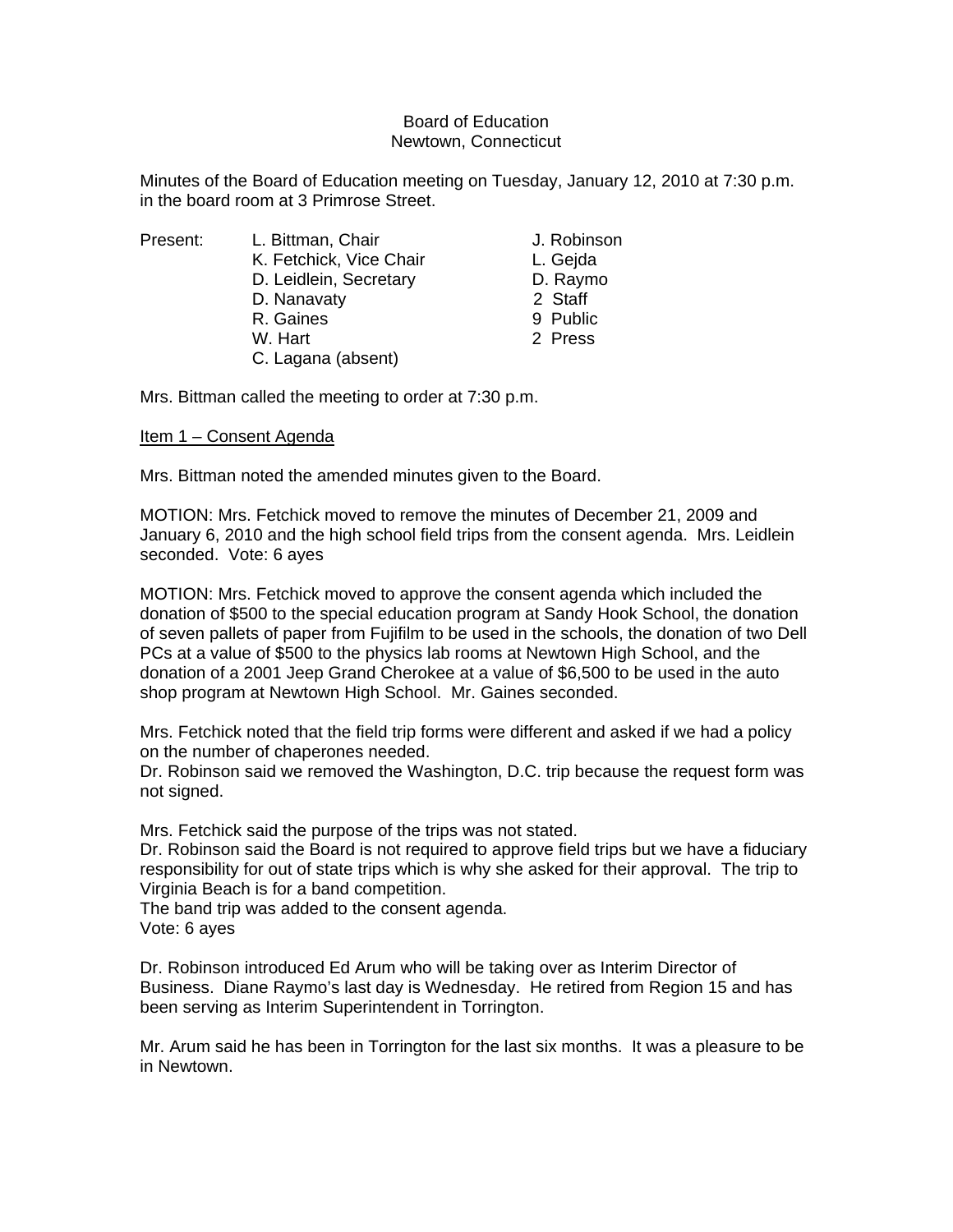## Item 2 – Public Participation

Charles Hepp, 4 Winter Ridge Road, gave the Board material which was a review of the Strategic School Profiles. He broke them down by SAT scores and average class sizes. The class sizes are getting larger each year and he asked to take those into account in working on the budget. He asked that this data to be posted for parents.

## Item 3 – Reports

## Correspondence:

Mrs. Leidlein said a letter was sent to the Board from Donna Randle-Monteleone which included a letter From Governor Rell regarding the Valentine's Day project. We also received a letter from Mr. and Mrs. Gomes regarding a residency situation.

## Chair Report:

Mrs. Bittman had a request from John Kortze regarding the air quality report and had asked Dr. Robinson for more information. When the Executive Board met to discuss the agenda we spoke about the need for an enrollment study and the various Board sub committees. She took part in a conference call with Dr. Robinson regarding the Race To The Top. She spoke to Jeff Capeci regarding the set up of the CIP and being in sync with the town. A letter was passed out from John Kortze in which he referred to a Board of Education shortfall. She spoke to him and said we have forecasting on our financial reports now and asked Dr. Robinson to send him a copy.

Mrs. Fetchick gave an update of the Board of Finance meeting. The letter was mentioned but there was no discussion.

Mrs. Bittman said the Newtown Arts Commission was in touch with her to see if there was any synergy between our art program in the school and what they are doing.

Mr. Nanavaty said that by statute the Board of Education cannot have a shortfall. We have to be in the black or bottom line zero. If we are not, the administration has to curb our spending. This board has always been zero or in the black. He asked if the Board of Finance amended the Selectmen's budget to decrease what has been approved by the voters.

Mrs. Fetchick said they did.

Mr. Nanavaty asked that the amended minutes be posted.

## Superintendent's Report:

Dr. Robinson said that Mark Granville would be conducting a test for the air quality in the middle school on Wednesday as it was done in 2002 and will give us the results this week. We will be doing these studies in a more consistent fashion and test the air for more than one day. She is sure there will be a change from that study with the work that has been done to improve the schools.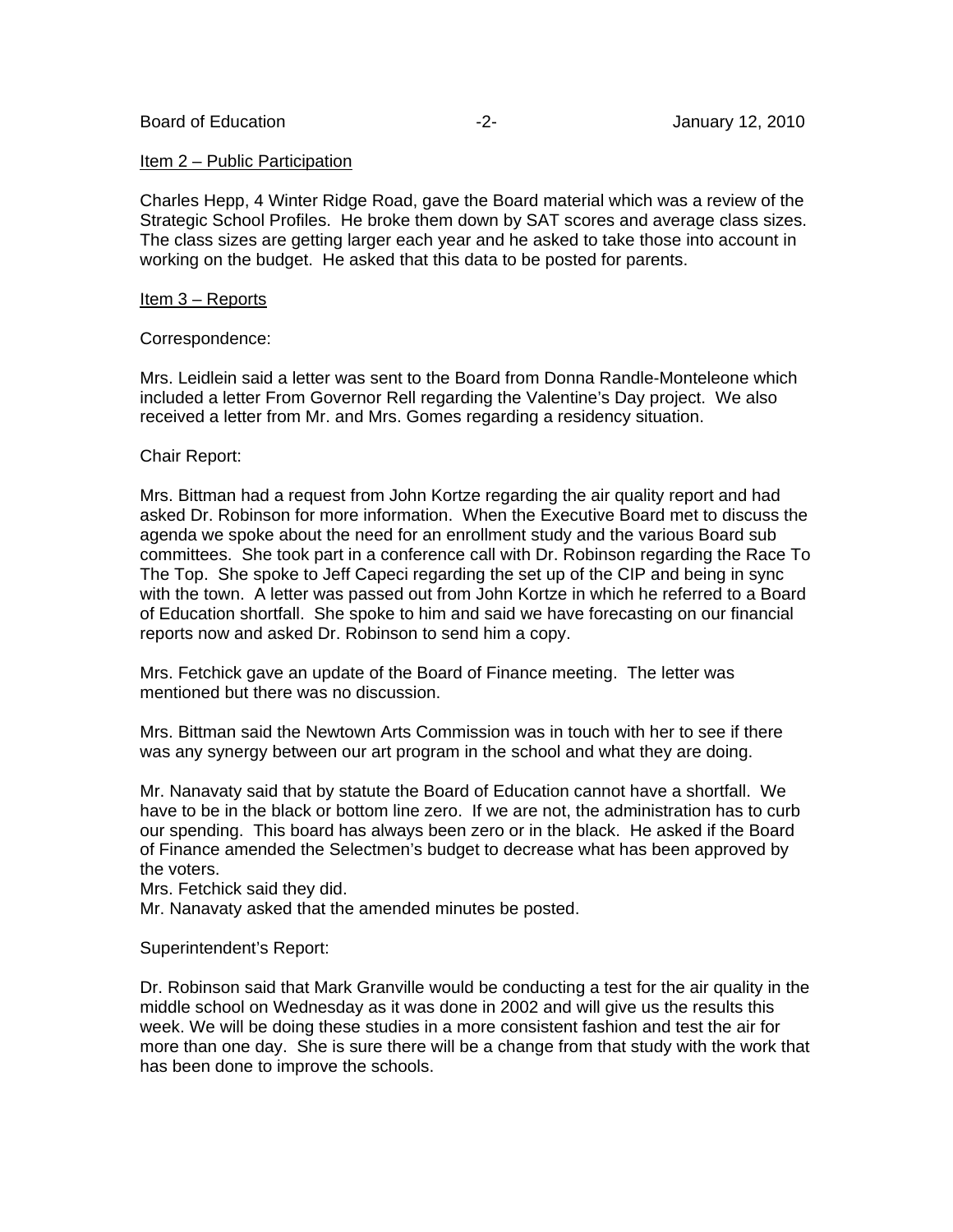Board of Education **-3-** Figure -3- Figure 12, 2010

Students are doing their junior-senior projects. Last year we had a student give her presentation at one of our meetings. She encouraged the board to drop in to see them.

Head O'Meadow is doing a whole school community art project under the direction of the Art Spot. Students, teachers, parents and staff members are working on the panels that will be displayed in the entrance to the school. She encouraged Board members to participate.

A sample of the posters being hung in the high school were shown. They are pictures of our high school students and deal with respect.

The high school expansion is still on schedule. She walked through interior spaces which are taking shape. We will set up times for the Board to walk through.

Financial Report:

MOTION: Mr. Hart moved to approve the financial report for the month ending December 31, 2009. Mrs. Fetchick seconded.

Mrs. Raymo said this report maintains a working balance of \$5,822. A few accounts have changes. We needed \$90,746 because one teacher was not originally accounted for and one returned from a leave of absence. We will know by the end of January our excess cost amount. Our target for projected revenue is \$1,298,007. We must reach that target to pay the deficits. We are expecting a 79% reimbursement. It was 90%.

Mr. Hart said we should highlight what we are doing about the shortfall and take a look at the budget and decide what we can change.

Mrs. Raymo said that would be costs with some flexibility to control. We don't have a lot of money that has not been obligated.

Mrs. Fetchick asked how we were restricting purchases in the supply account. Mrs. Raymo said our purchase orders go through a level of approvals before being processed and she reviews.

Mrs. Fetchick asked to be more specific in the financial report to list restricted accounts. Mr. Hart suggested that the first page to go in back of the report. The first page should bullet the big items with descriptions to follow.

Mr. Nanavaty said we are not in a deficit because we have a \$5,822 surplus. The reality is that until we know the state funds we will receive regarding special education we won't know where we are. The financial report should be a breakdown of areas of concern. The town is anticipating a \$900,000 reduction in state funds. As far as we know we are budgeting for the minimal amount for the state. We should give it some time. For next year's budget we are looking at a 50% reimbursement from the state. We don't have any control over DCF referrals.

Mr. Gaines agreed that we should have a crisper report for a quick summary to let the public know we are suffering from this revenue shortfall.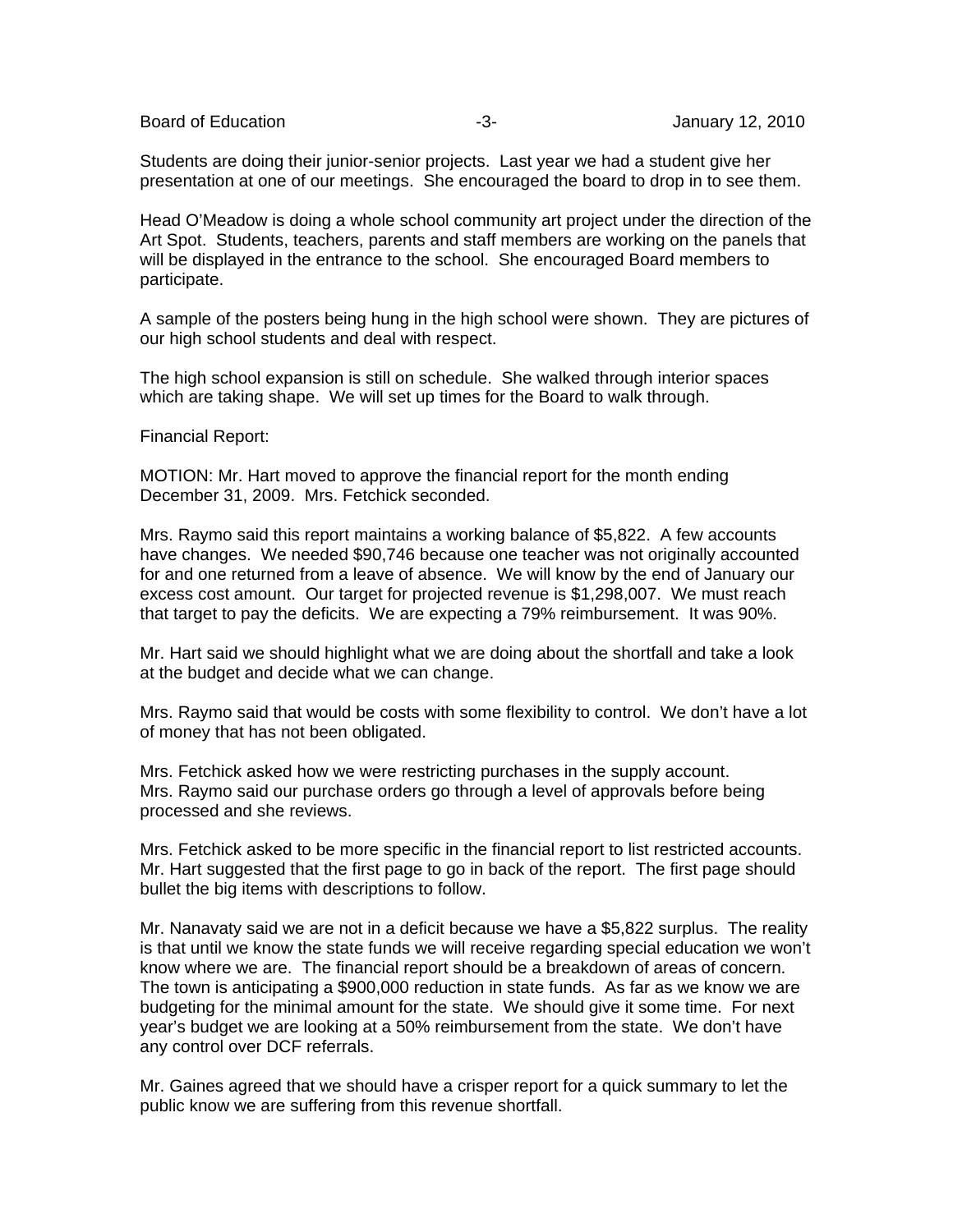Mrs. Fetchick said the Board of Finance had a discussion about our out of district placements and she explained our responsibilities.

Dr. Robinson said that we often don't know the student. We get a 603 form from DCF that designates the nexus which is the student's home. The placement of one student became our responsibility when the parent moved here even though the child did not attend our schools. In September we recognized that we had a problem with referrals. By October we froze the budget because of the number of students being placed. Library and text books are not being purchased. We have very little discretionary money.

Mrs. Bittman asked Mrs. Raymo what changes she made during her time with us. Mrs. Raymo said we needed historic data in written format. The new financial report was an excellent step to help the Board and community know the financial status of the school system. We are working to automate this report to come out of the financial system.

Mrs. Bittman told Mrs. Raymo that she would be missed. Vote: 6 ayes

## Item 4 – Old Business

Discussion of Health Insurance:

Mary Griffin president of TR Paul, the broker for the Board of Education, introduced herself and Karen O'Connell from Anthem. Mrs. Griffin said the overall renewal was 23.9% which was huge.

Ms. O'Connell said it is extremely early to give the renewal figure. We take an annual trend and multiply that out. The annual trend is 12.5% which turns into 20.5%. It shouldn't go higher than that. If we wait a couple of months it should come down. Our claim history has been bad at over 22%. Membership grew by 80 members which also drives up costs.

Mrs. Griffin gave out the first and last page of the renewal. Because we have a plan that includes the town and Board of Education when Anthem looks at the rate they look at both. We started out with \$11.2M in claims and we projected that number to reach 16.1%. The annual trend for medical is 12.5% and we had to up that to 20.5%.

Mrs. Fetchick asked why we were going from 12 to 19 months. Mrs. O'Connell said 12 months is the annual but we have to estimate up 7 months.

Mr. Hart asked why the rates went up 27%.

Mrs. O'Connell said our administration fee will also go up which is a percentage of the total premium. We have programs in place to try to curb costs.

Mr. Nanavaty said we are looking at a new plan for the teachers. We were promised increases of 3% to 5%. This Board is not going to be able to go the town for \$2M for health insurance. We might have to look elsewhere and choose a different group. We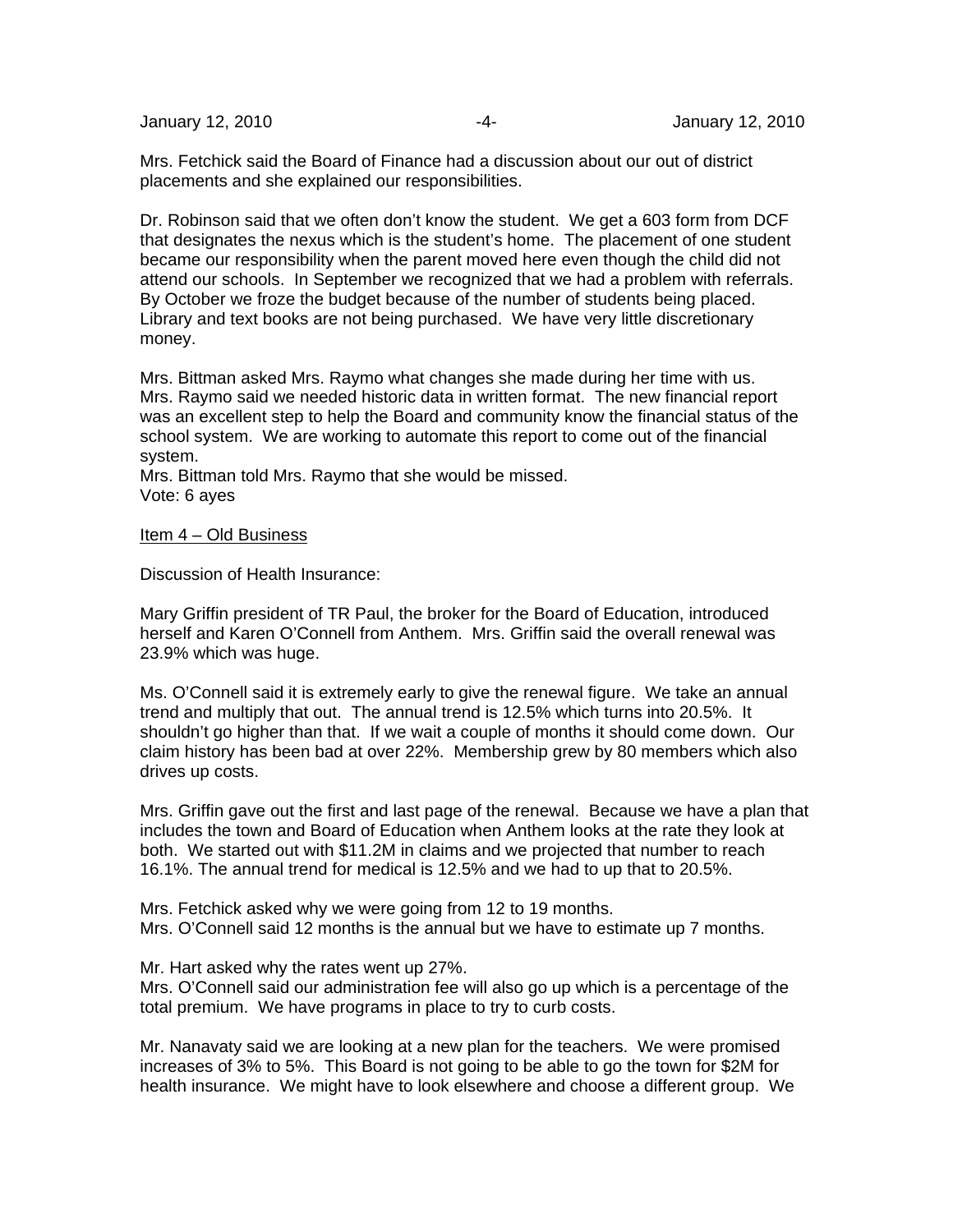Board of Education **-5-** Formulary 12, 2010

hear the same thing from Anthem every year. We negotiated a plan with teachers that is fixed and should save us money.

Mrs. Griffin said the teachers were willing to buy up in the PPO plan. We negotiated a POS plan. We took into account that there is a lot of inflation in this. The town got a higher rate increase of 29%.

Mrs. O'Connell said this renewal is based on the PPO, not the POS. We don't know where the membership will be.

Mr. Nanavaty said that in the past with the century preferred plan we were treated with 22% increases. We cannot afford a \$2.5M increase.

Mrs. Griffin said the premiums are being built off the lower number in the PPO plan. During negotiations the plan and rate was procured by the consultant for the teachers. Their representative went to Anthem for a number. We don't have a final number on the rate but have been told 1%. As we move forward the number will come down. She is comfortable taking it to 15%. We are potentially looking at a self-funded plan. Removing the PPO will see improved experience over time.

Mrs. O'Connell said the 1% is the difference between the price of the PPO and POS. It hinges on where the teachers go.

Mrs. Fetchick asked how long it takes to go to other carriers. Mrs. Griffin said it takes a month.

Mrs. Fetchick asked if there was a way to change the May enrollment period to see where we are.

Mrs. Griffin said that the president of the teacher's union was meeting with his group. We intend to go to each school so we will start the educational component early so they will be informed before the start of the enrollment process.

Mrs. Bittman asked if there were districts like us that have made this change and if it was possible to look at their savings and then estimate for us.

Mrs. O'Connell said it could be as high as 30% year to year. It is important to fully explain the plan.

Mrs. Griffin feels that more people will take the HSA .

Budget Update:

Dr. Robinson said she was asked to have an introduction to the technology and maintenance budget tonight. They will be back with details during the Board's budget deliberations.

Carmella Amodeo spoke about the technology budget which reflects a 1.8% increase for the Blackboard Connected fees and the additional fees for Cambridge SPS to track our strategic plan. The district instructional goal is to have a teaching station in each classroom. We have not addressed the inadequate technology resources for student and teachers.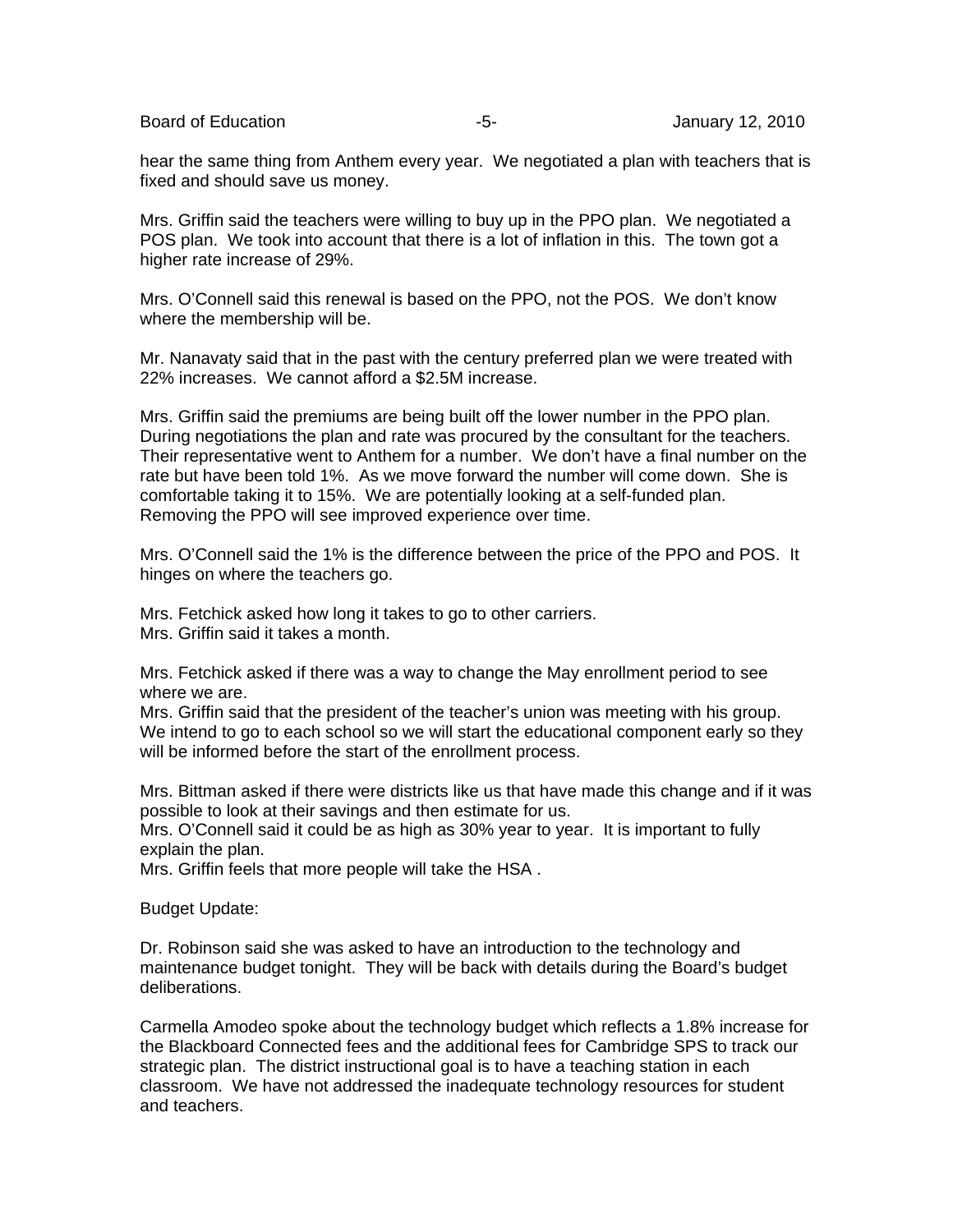Board of Education **-6-** Figure -6- Figure 12, 2010

Mr. Gaines asked what the utilization was of the tech support at the high school.

Mrs. Amodeo said she is 100% utilized and she was still sending other personnel to work at the high school. The role for the person based at the high school has broadened because she also helps train the teachers.

Mrs. Fetchick asked if we would purchase technology when we open the high school addition and how it would affect the student to computer ratio. Mrs. Amodeo said we met with Mark D'Agostino but hasn't seen the final document yet.

Dr. Robinson said that he will put out the RFP which has to be approved first. The high school is moving from Smartboard to the Eno type of technology. The RFP should be out in about two months.

Mrs. Leidlein asked about replacing obsolete equipment at Reed School. Mrs. Amodeo said this year the Reed computer equipment reach 7 years so they are due to be replaced.

Mrs. Bittman said a lot of students are coming to school with computers. She'd like to explore that option because it could save the district money if they use theirs. Mrs. Amodeo said there will be a wifi connection in part of the high school.

Dr. Robinson said we are also discussing options for handheld and downloading of books. We don't have universal support from the community so we have to educate the parent population regarding this.

Mr. Faiella went over some of his budget items for each school. Mr. Nanavaty asked what the plans were for the modulars at the high school. If the town intends to purchase them it would be easier to move them to Sandy Hook School. The ones there were going to be temporary.

Dr. Robinson said there are 8 classrooms which the town purchased. We also have four in the older unit. We don't know what the town's plans are.

Mr. Nanavaty said if we own them we should look to replace the ones at Sandy Hook. Mr. Faiella said it would be cost prohibitive because of the expense to move them.

Dr. Robinson said the facilities subcommittee should have that talk with the town because they need space.

Mr. Hart asked if the plan was to take them out to which Dr. Robinson said it was. Mr. Hart said the cost to dismantle them should be in the budget.

Mrs. Fetchick asked if the work on the high school bleachers was part of the expansion. Mrs. Bittman said they weren't.

Dr. Robinson said we are trying to be as realistic as possible in this budget climate. The AARA funds will only be with us one more year. We have increases in health insurance, our contracts, and owner/operator contracts. When you get the budget you will see what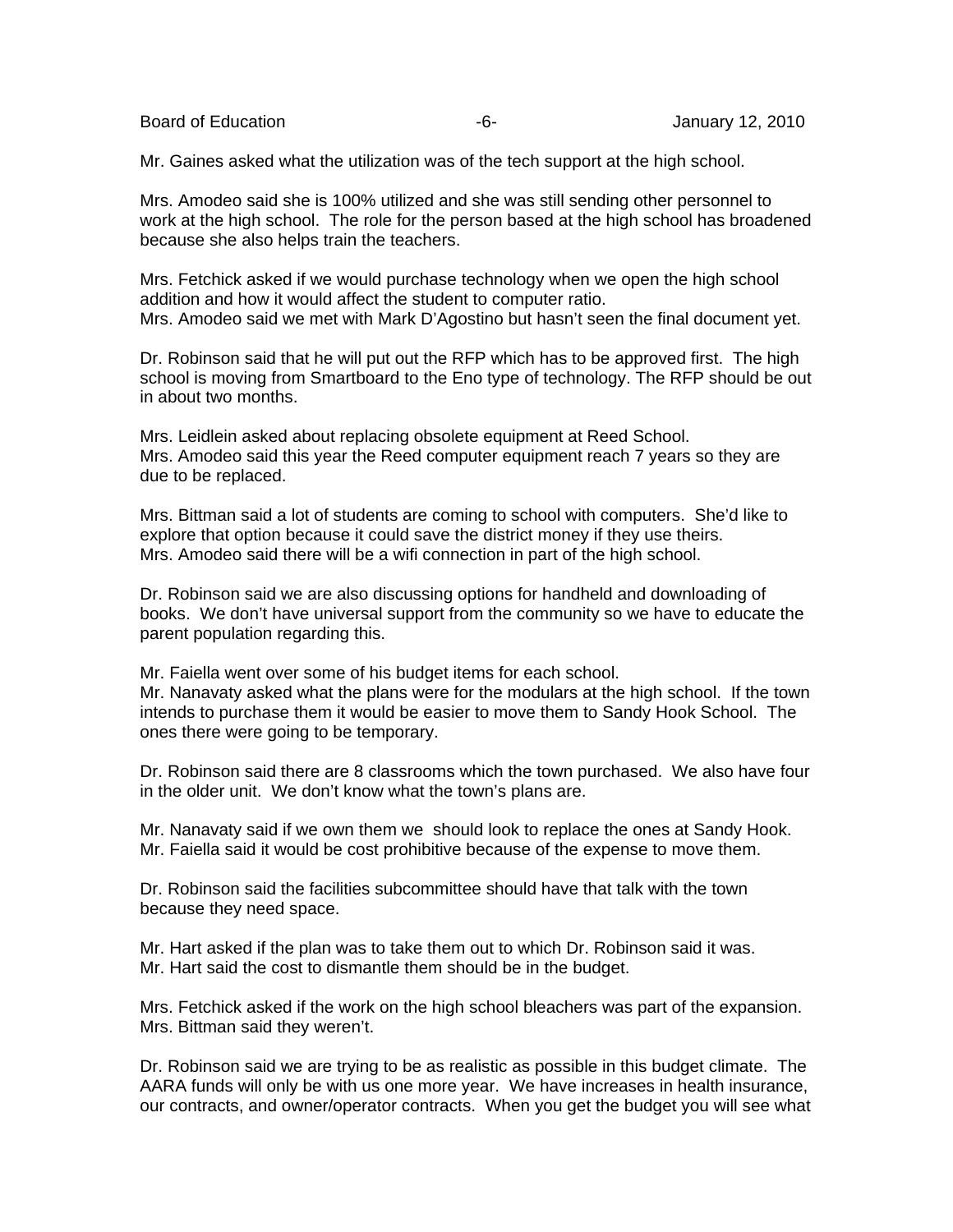Board of Education **Contract Contract Contract Contract Contract Contract Contract Contract Contract Contract Contract Contract Contract Contract Contract Contract Contract Contract Contract Contract Contract Contract Cont** 

the principals asked for and my budget. Then we will have the Board budget. The principals were told to come in flat and they did. She is hearing from other districts that they are coming in at 7% or 8%. We are looking at position cutbacks with our enrollment changes at the elementary level. We are going to put the health in the budget for 15%. The budget presentation is January 26 in the high school lecture hall.

Capital Improvement Plan:

Mr. Nanavaty said we were missing the ranking of the projects which the town has done for years on their CIP. He mentioned that the town's breakdown was not like our CIP. It conflicts with what we were given and they have a separate page for each year. Mrs. Bittman said our priorities are clear by the year they are in.

Mr. Hart was uncomfortable with lumping all of the middle school projects together. Mrs. Raymo said she originally had them separate and would make that change.

MOTION: Mr. Gaines moved to approve the Capital Improvement Plan for the five fiscal years 2010-2011 to 2014-2015 as presented. Mrs. Leidlein seconded. Vote: 6 ayes

Mrs. Bittman said there has been a discussion regarding full-day kindergarten and we were looking at the enrollment study by Chung for \$17,400.

Mr. Gaines said it is important to understand the enrollment but doesn't know where the \$17,400 would come from.

Dr. Robinson said she couldn't assure the Board that we have the money at this time. We should vote only if the money would be available after we get the state reimbursement.

Mr. Nanavaty asked where the savings would be with a full-day kindergarten program. Dr. Robinson said it is the reallocation of \$288,000 that we spend on buses at noon to transport these students. She has not worked out a comparison to present to the Board. That amount is in the budget. The choice is to spend on buses or kindergarten. The alternative to doing the enrollment study is to look at the birth rate. We know we have an 11% trend from students coming from private kindergarten programs to first grade. We can assume if we had full-day kindergarten it would be 11% over.

Mr. Nanavaty said he doesn't see a savings in buses. Right now our buses are at capacity. We had cut two buses to save costs. If we add 11% more students we will be adding one or two additional buses to eliminate overcrowding.

Dr. Robinson said the crowded conditions on the buses are more severe from Reed School up. She has not completed the budget study on this.

Mrs. Bittman said that some of the predictions were lower than what we had.

Mrs. Fetchick said we need to agree on whether full-day kindergarten is educationally better for our children than what we are offering today because it is more instructional than it used to be. She would like to see both the pros and cons. What happens to those children who can not handle a full day of school? Do we really have the space for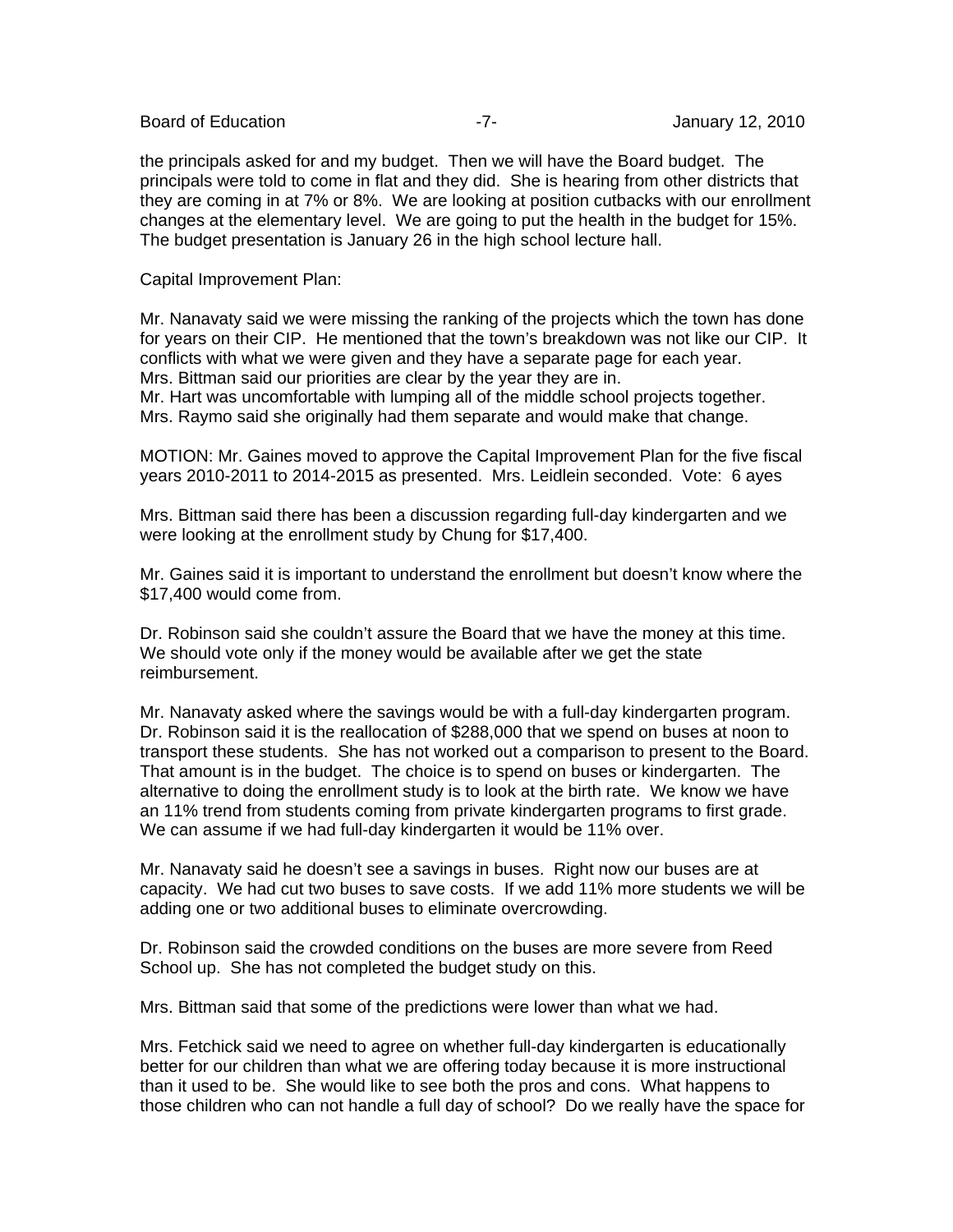Board of Education **-8-** Figure -8- All anuary 12, 2010

full-day kindergarten? What happens when children from private full-day programs decide to move into the public school program? Do we still have the space? If we have the space now, what happens when the enrollment ramps back up? Can we afford the program? How would these additional children affect the busing?

Mr. Hart said we need a good handle on enrollment. We have to wait until the state decision.

Mr. Nanavaty said to keep in mind that we aren't buying textbooks right now. We are holding back on our expenditures until we see what money we will get. Enrollment is important but now is not the time to spend the money.

The Board decided to table this for now.

Item 5 – New Business

Race To The Top:

Dr. Robinson told the Board that the State of Connecticut is entering the competition for the Race To The Top for federal funds that are being released. The State is asking the schools to sign the MOU that the district will participate in the activities and the work plan for the grant application. A change in some activities would take place. We are slated for \$16,000 a year because we are not a low income district. The work plan and accounting we must do separately would cost more than the amount we would receive. Her recommendation is to not participate.

Mr. Hart said this was spoken about at the CABE convention that Connecticut was not going to get the money because of how they used the AARA funds.

Mrs. Bittman said there is also no out-clause. If there is cost we have to incur then why should we do this?

Mrs. Fetchick said she was not in favor of it.

Dr. Robinson said we have been participating with the state and will continue. If we were an urban district we would receive more funds. There is too much additional work

MOTION: Mr. Gaines moved that the Board of Education not authorize the Superintendent to sign the Race to the Top MOU to participate in the grant activities. Mrs. Leidlein seconded. Vote: 6 ayes

BOE Committee Assignments:

Mrs. Bittman presented the Board subcommittee assignments for 2010. Mrs. Leidlein said she could serve as an alternate because she was not assigned to another board in town.

Item 6 – Public Participation - none